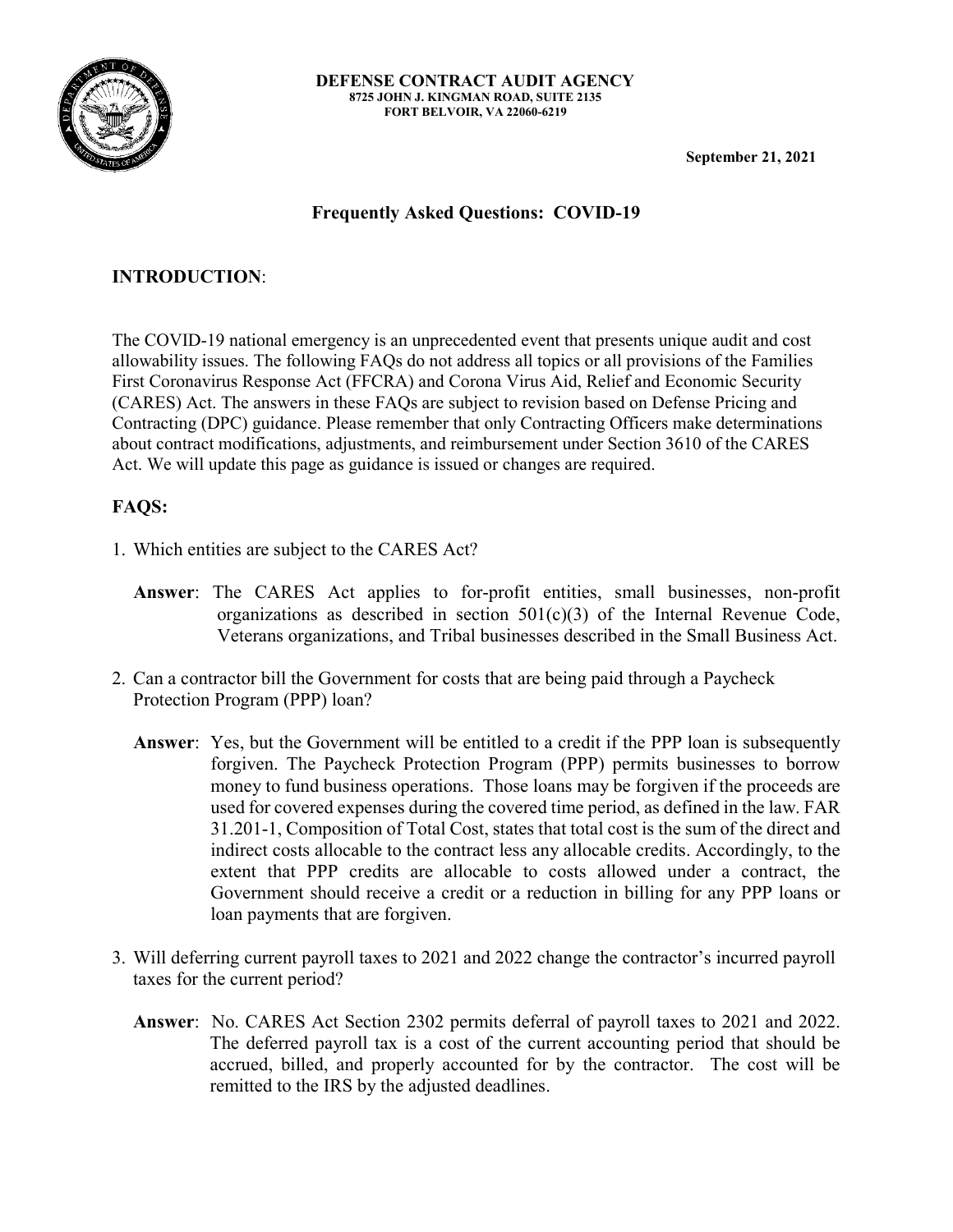- 4. Should the contractor adjust its provisional billing rates if the contractor is deferring current payroll taxes to 2021 and 2022?
	- **Answer**: No. CARES Act Section 2302 permits deferral of payroll taxes to 2021 and 2022. The contractor's provisional billing rates were developed with payroll taxes included and the deferred payroll tax is still a cost of the current accounting period. The deferred taxes should be accrued, billed, and properly accounted for by the contractor. The cost will be remitted to the IRS by the adjusted deadlines.
- 5. Can payment of payroll taxes be deferred if a contractor has a PPP loan forgiven under Section 1106?
	- **Answer**: No. An employer who has a PPP loan forgiven in accordance with Section 1106 of the CARES Act is not eligible to defer payment of payroll taxes under the provisions of Section 2302.
- 6. Which leave costs can a contractor have reimbursed through CARES Act Section 3610?
	- **Answer**: CARES Act Section 3610 permits Agencies to reimburse contractors for certain leave costs related to COVID-19. In general, leave costs granted by a contractor to employees who are unable to work on-site due to a COVID-related closure or other event, and who also cannot telework, are reimbursable under this section at "contract billing rates." The Director, Defense Pricing and Contracting, has provided detailed guidance in this area and continues to do so as the legislative and contracting environment evolve. See the following link for current DPC guidance and FAQs: [https://www.acq.osd.mil/dpap/pacc/cc/COVID-19.html.](https://www.acq.osd.mil/dpap/pacc/cc/COVID-19.html)
- 7. Can a contractor receive CARES Act Section 3610 cost reimbursements and still receive payroll tax credits and PPP loan forgiveness?
	- **Answer**: No. A contractor may not be reimbursed through Section 3610 for leave costs that was reimbursed to the contractor through another credit. The Director, Defense Pricing and Contracting, has provided detailed guidance in this area and continues to do so as the legislative and contracting environment evolve. See the following link for current DPC guidance and FAQs: [https://www.acq.osd.mil/dpap/pacc/cc/COVID-19.html.](https://www.acq.osd.mil/dpap/pacc/cc/COVID-19.html)
- 8. Is there additional guidance on COVID-19 that applies to Nonprofits and Institutes of Higher Education (IHE) and where can I find it?
	- **Answer**: Yes. The Office of Management and Budget (OMB) has issued specific guidance that impacts Nonprofits and IHEs. OMB issued Memorandum No. M-20-17 dated March 19, 2020, to provide administrative relief to an expanded scope of recipients affected by the COVID-19 crisis. This memorandum itemizes actions that federal awarding agencies are authorized to take and requires awarding agencies to maintain records on the level of particular exceptions provided to recipients. The OMB M-20-17 can be found at:

[https://www.whitehouse.gov/wp-content/uploads/2020/03/M-20-17.pdf.](https://www.whitehouse.gov/wp-content/uploads/2020/03/M-20-17.pdf)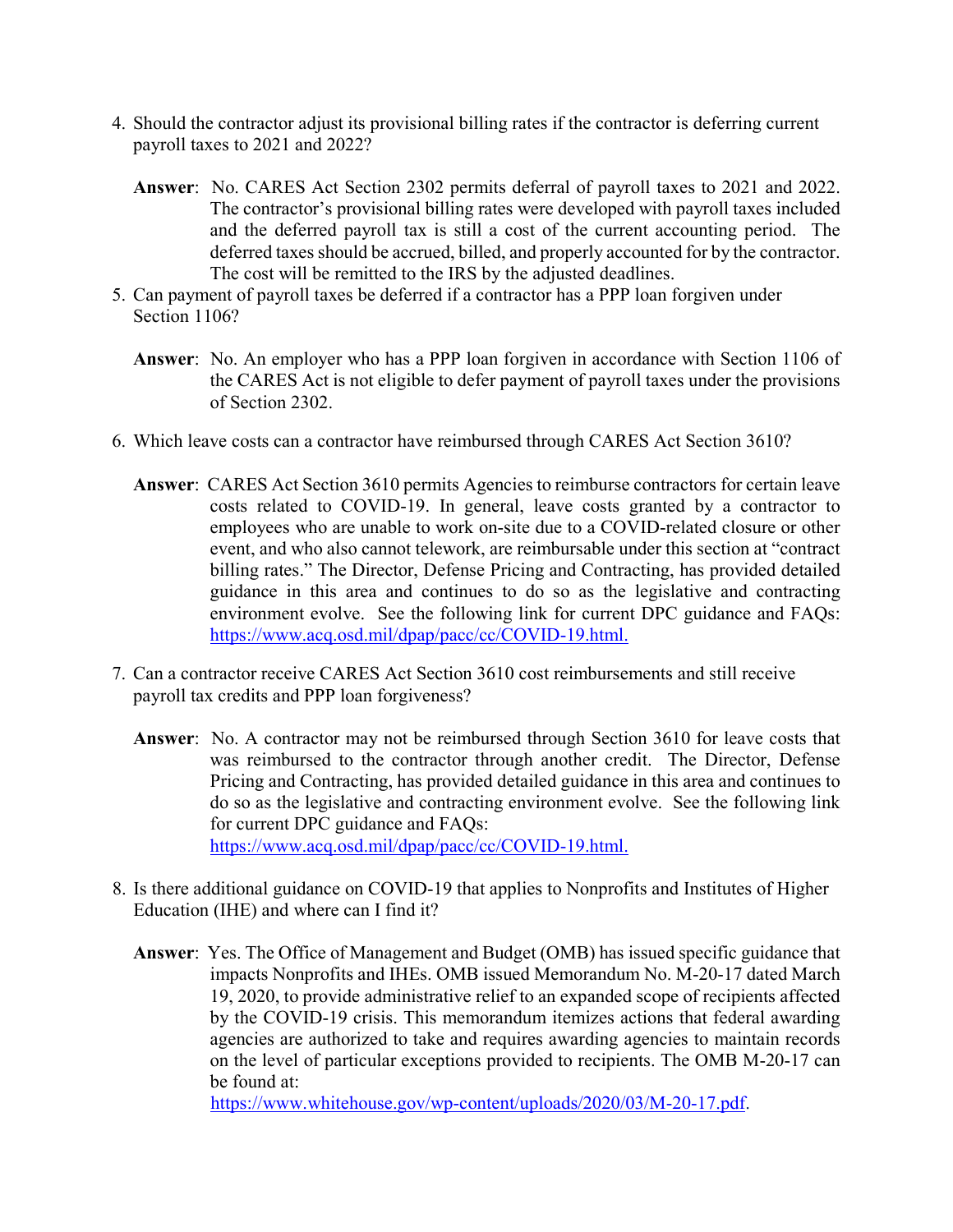In addition to this guidance, The Department of Defense issued a Frequently Asked Questions (FAQ) for DoD Research Proposers and Awardees Impacted by the Novel Coronavirus on the OMB memo, which provides additional clarification. The DoD FAOs can be found at: <https://basicresearch.defense.gov/COVID-19/Frequently-Asked-Questions/>

- 9. Is the audit team responsible for considering the impact of COVID-19 on existing and future forward pricing engagements?
	- **Answer**: Yes. Auditing standards require auditors to consider the impact of known information up to the date of audit report issuance. The circumstances and manner in which each contractor and our audits have been impacted by COVID-19 will vary. Events such as layoffs, maximum telework, shut downs, slow-downs, new personal protective equipment, et cetera could impact forward pricing rates. Also impacted is to what degree historical data (prior to and during the COVID-19 national emergency) accurately represents future operations. Auditors should assess how the contractor's current and future operations have been impacted by COVID-19 and develop audit procedures to address identified risks.

If the contractor's proposal does not consider the potential impact of COVID-19 and the impact is significant enough that its disclosure is necessary to ensure the proposal is representative, the auditor should determine if the contractor plans to revise the proposal, notify the requestor, and take appropriate action.

- 10. Should forward pricing engagements always include a general scope limitation due to the potential impact of COVID-19 on the contractor's proposal?
	- **Answer**: No. The COVID-19 pandemic itself does not prevent auditors from complying with GAGAS on all audits. The manner in which a contractor's estimates are impacted as a result of COVID-19 and our ability to obtain sufficient appropriate evidence to form an audit opinion will vary. Therefore, a general scope limitation is not appropriate.

Consistent with existing guidance, the audit team should assess whether scope limitations exist in every audit. Reservations about the engagement (scope limitations) occur when the auditor is unable to obtain sufficient appropriate evidence. Scope limitations can refer to any unresolved problem the auditor had in complying with applicable GAGAS requirements (e.g., the auditor was not able to perform all the procedures that he or she considers necessary in the circumstances) or, in an agreed-upon procedures engagement, the specific procedures agreed to by the parties.

• When sufficient appropriate evidence for procedures (including procedures designed as a result of COVID-19 related risks) can be performed, no scope limitation would be required.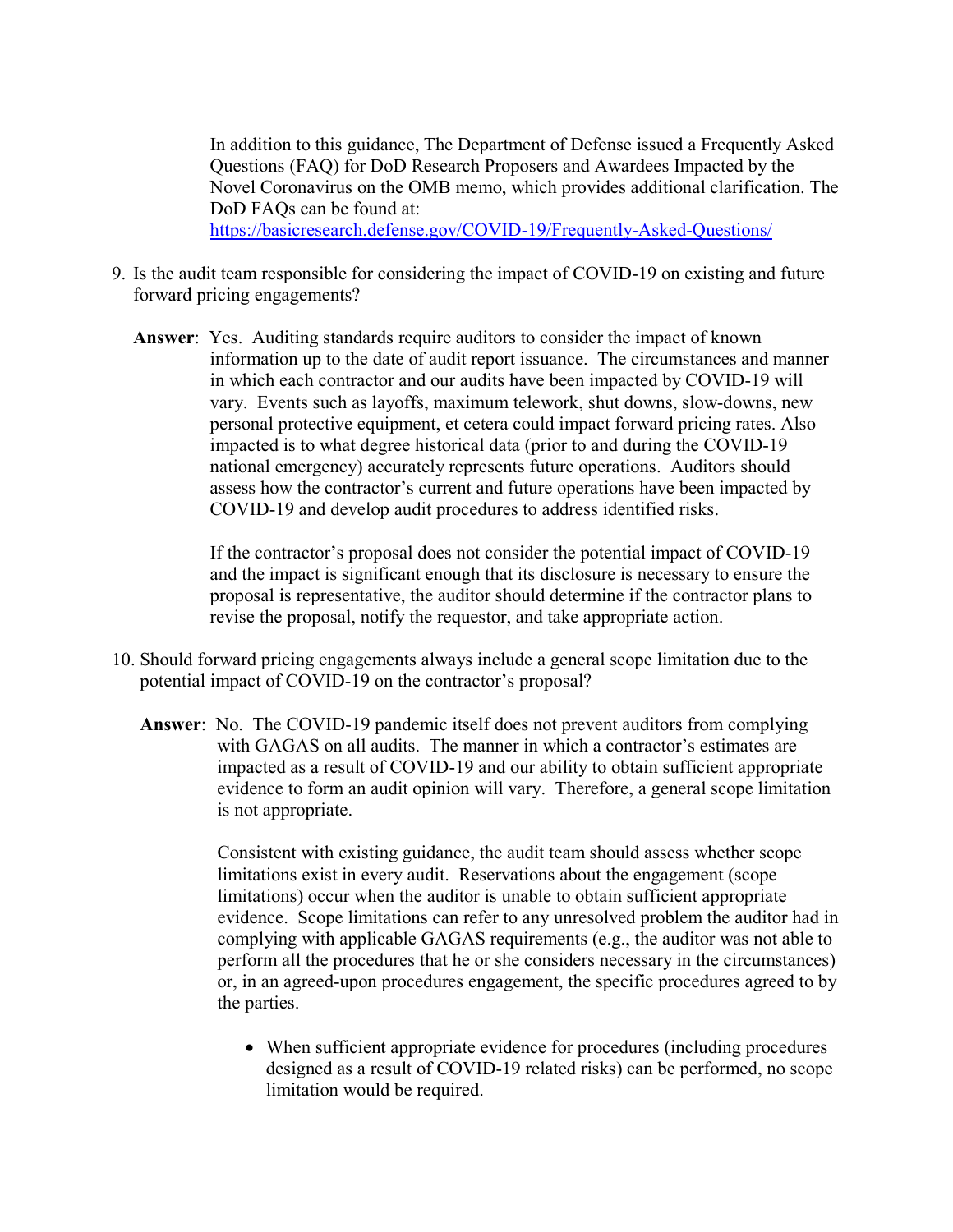- When the auditor cannot perform all the procedures that he or she considers necessary in the circumstances, a scope limitation should be reported.
- Any concerns the auditor believes the reader should know about that do not rise to the level of a scope limitation should be discussed with the contracting officer prior to the report issuance and can be reported in the "Report on Other Matters" section.
- 11. If we observe the contractor extracting a report from its system via cloud meeting (e.g., Webex), is this sufficient or does the audit team need to observe the contractor in person to avoid a scope limitation?
	- **Answer**: The observation performed via cloud meeting may be sufficient. If, in the audit team's professional judgment, the quality of the audit evidence obtained through the cloud meeting was sufficient for their intended purpose, then a scope limitation is not required. If this is the case, the audit team will not need to perform the observation in person after we resume normal operations.
- 12. Is a scope limitation always required for audits performed during the COVID-19 national emergency?
	- **Answer**: No, not always. The COVID-19 scope limitation discussed in MRD 20-PAS-001(R), Audit Alert on Limited Contractor Access Due to COVID-19, is similar to other scope limitations. The audit team should evaluate the audit evidence it received during the audit and its impact on the audit opinion. If the audit team has obtained sufficient appropriate audit evidence by performing alternative procedures that mitigate the risk of material misstatement to an acceptable level, then a scope limitation should not be reported.
- 13. Is a CAS Disclosure Statement revision creating a COVID-19 Leave cost category considered a cost accounting practice change requiring a cost impact proposal?
	- **Answer**: No, the establishment of a new cost category is not a cost accounting practice change requiring a cost impact proposal.
- 14. When a report was issued with a COVID-19 scope limitation, how does the audit team determine whether to perform previously unperformed procedures?
	- **Answer:** Per MRD 20-PAS-001(R), the audit team should perform procedures they were previously unable to perform if COVID-19 caused the scope limitation (e.g., audit teams received electronic documents from the contractor via e-mail and were unable to validate to original records). The purpose of these post-audit procedures is to provide the audit team reasonable assurance that, had the procedures been performed during the audit, they would not have significantly impacted the audit opinion or reported findings. Therefore the audit team should use professional judgment and limit the extent of procedures (i.e. the number of test items selected) appropriately. If these limited procedures indicate that the audit report opinion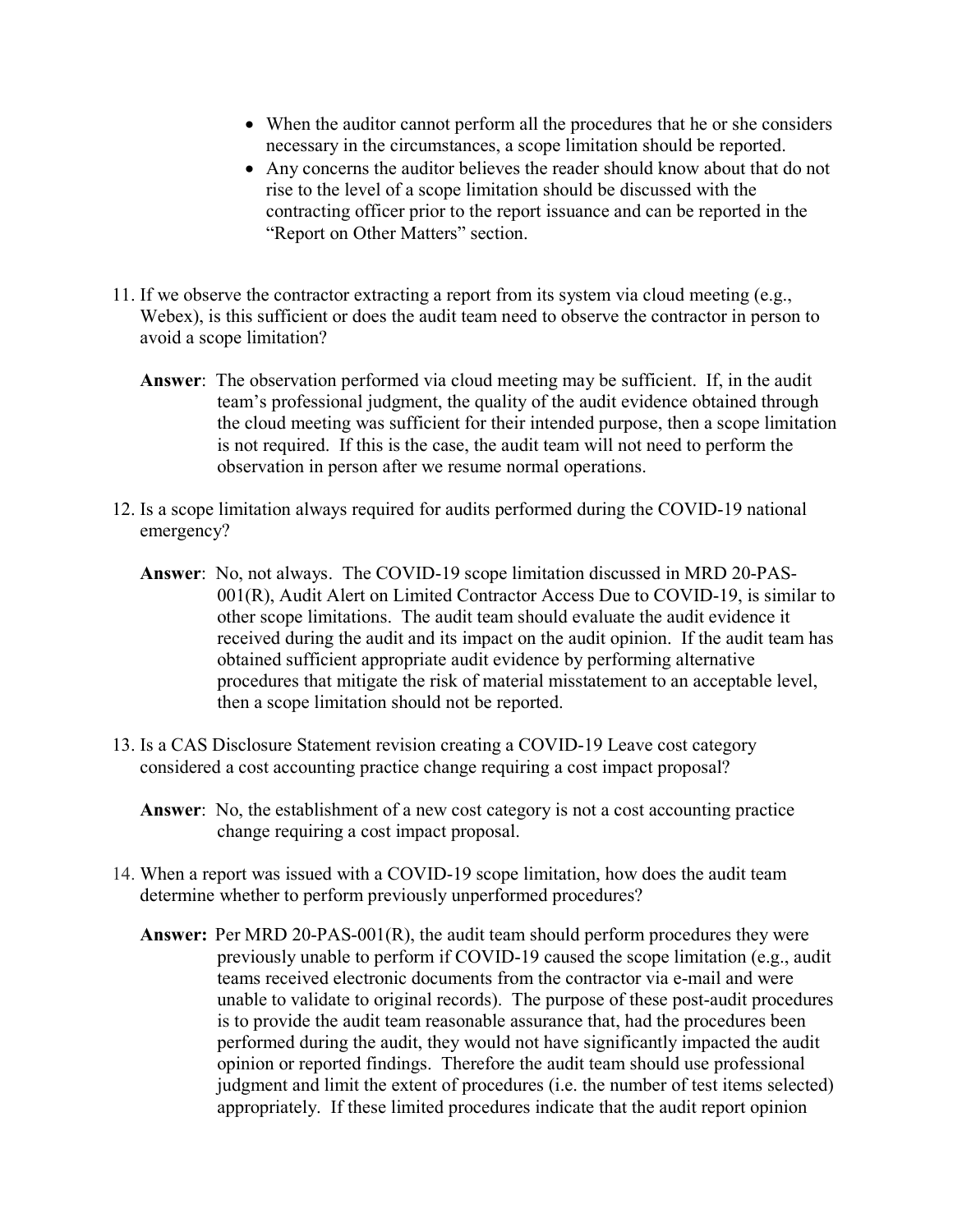may have been incorrect or findings may have been significantly underreported, the audit team may expand procedures as needed.

The FAO should issue a supplemental audit report if it will serve a useful purpose. Generally, supplemental reports do not serve a useful purpose when the subject matter of the report has already been negotiated or otherwise settled. When the audit team is uncertain if a supplemental report would serve a useful purpose, they should coordinate with the intended report user prior to drafting a supplemental report.

- 15. When a report was issued with a COVID-19 scope limitation, what is the expected timeframe to complete procedures the auditor was previously unable to complete?
	- **Answer**: The audit team should perform these procedures within approximately 90 days of resuming normal operations. The specific start date for the 90 days will depend on the nature of the disruption that prevented the application of the procedure. For example, if the audit team could not validate the source of original documents because the contractor temporarily closed a facility, the 90 days would generally start when the contractor facility becomes available to the auditor and local DCAA management approves working at the contractor facility.
- 16. How does the audit team document supplemental procedures when the CaseWare package is already closed?
	- **Answer**: Follow the procedures in CAM 4-410 Supplemental Revisions to the Audit Working Papers after the Audit Report is issued.
- 17. How would the computation of an indirect rate be adjusted if the funds of a forgiven PPP loan were used to pay indirect expenses?
	- **Answer**: When the funds from a PPP loan were originally used to pay indirect expenses, the amount of indirect pool costs allocable to a contract should be adjusted for any forgiven amount. To illustrate, if \$100,000 of a forgiven loan were used to pay the office rent included in the overhead pool, the pool should be adjusted for the same amount and the overhead indirect rate would be calculated as follows: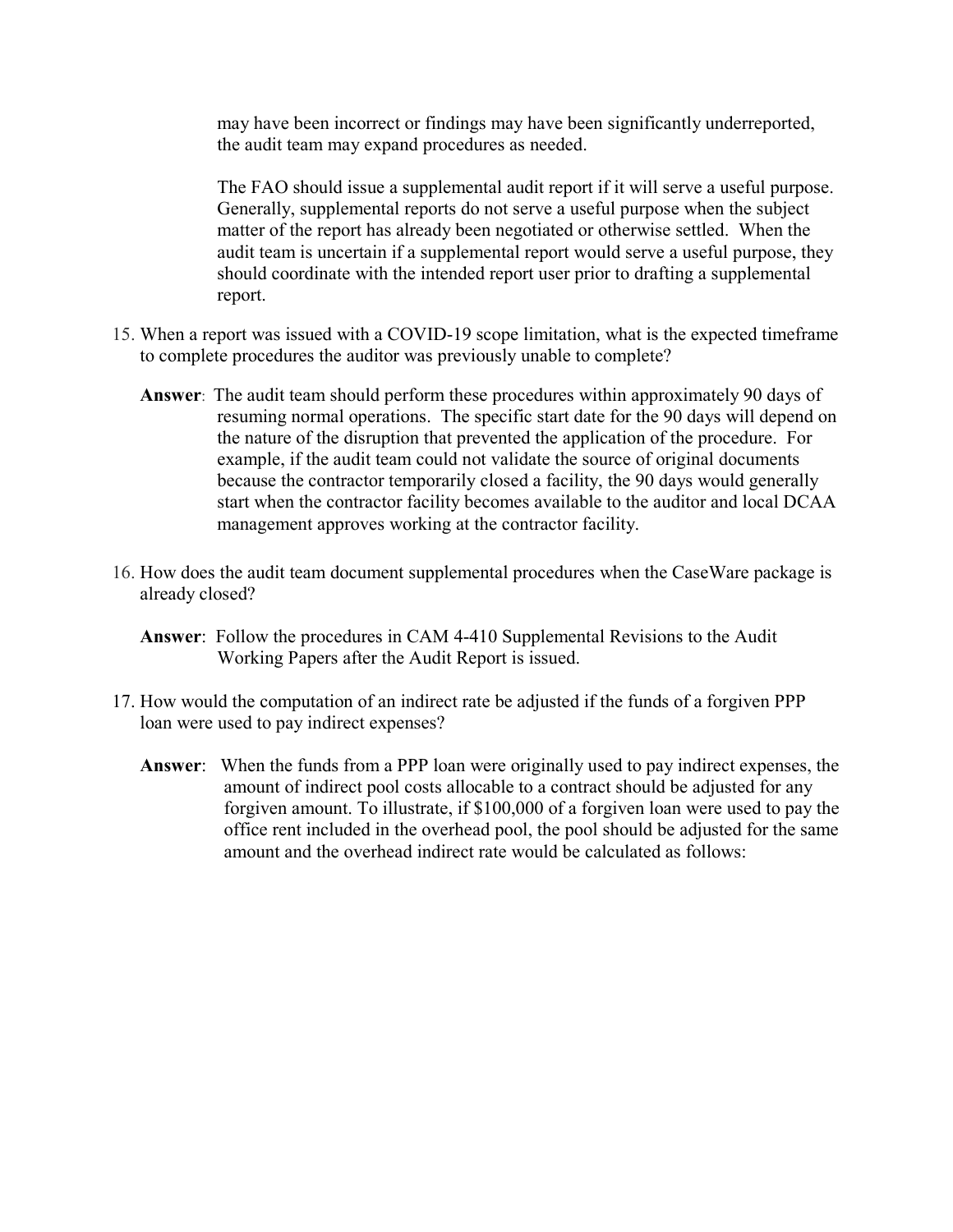| <b>Cost Element</b>        |   | Amount    |
|----------------------------|---|-----------|
| Rent                       | s | 125,000   |
| Other Overhead Costs       |   | 400,000   |
| Subtotal                   | s | 525,000   |
| Less PPP Loan Forgiveness: |   |           |
| Rent                       |   | (100,000) |
| <b>Total Overhead Pool</b> | s | 425,000   |
| Overhead Base              | s | 1,725,000 |
| Overhead Rate*             |   | 25%       |
| * Rounded                  |   |           |

- 18. How should an indirect rate be applied if the funds of a forgiven PPP loan were used to pay direct contract costs?
	- **Answer**: Indirect costs should be allocated on the basis of a beneficial/causal relationship; which means that allocation bases should include all costs that contributed to generating the indirect pool. Therefore, forgiven PPP loans do not change how indirect rates are applied. In the case of forgiven PPP loans, costs paid with forgiven loan funds are still proper business expenses incurred that should receive their fair share of indirect allocations. To illustrate, if direct labor costs incurred totaled \$1,725,000 and PPP loan funds were used to pay \$250,000 of that labor, overhead costs should still be allocated to all direct labor costs because all the direct labor costs contributed to generating those overhead expenses. Using the overhead rate calculated in FAQ No. 17, the indirect allocation would be calculated as follows:

| <b>Cost Element</b>                |   | Amount    |
|------------------------------------|---|-----------|
| Direct Labor                       | s | 1,475,000 |
| PPP Loan Direct Labor              |   | 250,000   |
| <b>Total Contract Direct Labor</b> | S | 1,725,000 |
| Overhead Rate                      |   | 25%       |
| Overhead Applied                   |   | 431.250   |

- 19. What is the impact on total contract costs if the funds of a forgiven PPP loan were used to pay both, indirect expenses and direct contract costs?
	- **Answer**: Total contract costs should be adjusted for any direct or indirect costs allocable to the contract that were originally paid with funds from a forgiven PPP loan. To